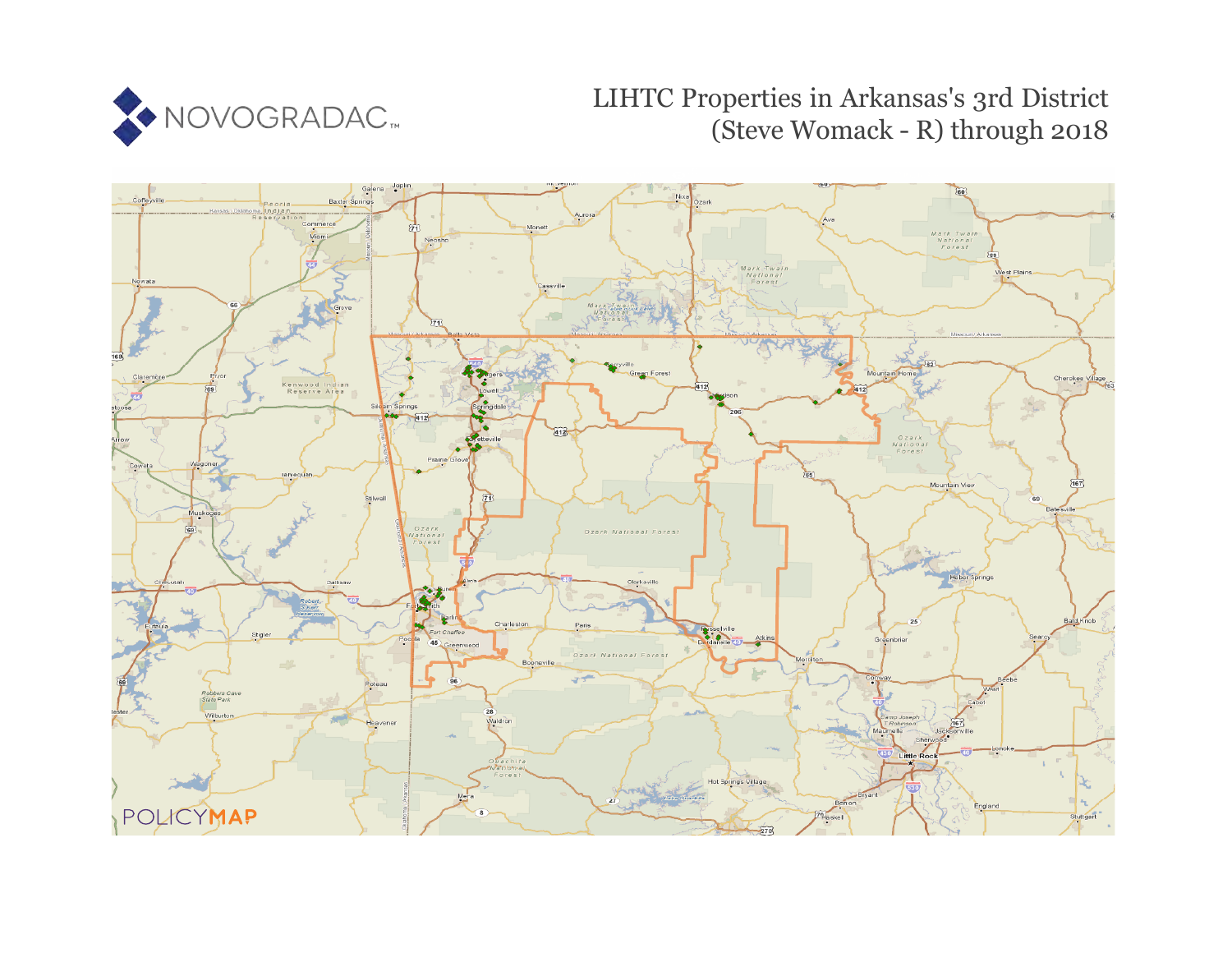| <b>Project Name</b>                          | <b>Address</b>                                | City                             | <b>State</b> | <b>Zip Code</b> | <b>Nonprofit</b><br><b>Sponsor</b> | <b>Allocation</b><br>Year | <b>Annual</b><br><b>Allocated</b><br><b>Amount</b> | in Service | <b>Year Placed Construction Type</b> | <b>Total</b><br><b>Units</b> | Low<br><b>Income</b><br><b>Units</b> | <b>Rent or</b><br><b>Income</b><br><b>Ceiling</b> | <b>Credit</b><br><b>Percentage</b>          | Tax-<br><b>Exempt</b><br><b>Bond</b> | <b>HUD Multi-</b><br><b>Family</b><br><b>Financing/Rental</b><br><b>Assistance</b> |
|----------------------------------------------|-----------------------------------------------|----------------------------------|--------------|-----------------|------------------------------------|---------------------------|----------------------------------------------------|------------|--------------------------------------|------------------------------|--------------------------------------|---------------------------------------------------|---------------------------------------------|--------------------------------------|------------------------------------------------------------------------------------|
| <b>JENNING MILLS</b><br><b>APARTMENTS</b>    | 62 E 7TH ST                                   | <b>FAYETTEVILLE</b>              | AR           | 72701           | $\mathbf{N}\mathbf{o}$             | 2003                      | \$81,411                                           | 2005       | <b>New Construction</b>              | 14                           | 11                                   | 60% AMGI                                          | 70 % present $\,$ No $\,$<br>value          |                                      |                                                                                    |
| <b>BIRCHTREE ACRES</b>                       | $1204$ E RED BUD $\,$ BERRYVILLE<br><b>ST</b> |                                  | $\rm{AR}$    | 72616           | $\mathbf{N}\mathbf{o}$             | 2003                      | \$254,141                                          | 2005       | <b>New Construction</b>              | 38                           | 30                                   |                                                   | $70$ % present $\,$ No $\,$<br>value        |                                      |                                                                                    |
| NANTUCKET APTS<br><b>PHASE II</b>            | 663 E<br>CHESAPEAKE<br><b>WAY</b>             | FAYETTEVILLE                     | AR           | 72701           | $\mathbf{N}\mathbf{o}$             | 2003                      | \$72,072                                           | 2005       | <b>New Construction</b>              | 10                           | 10                                   | 60% AMGI                                          | $70$ % present $\,$ No value                |                                      | Yes                                                                                |
| <b>LINCOLN GARDENS</b>                       | 1205 E N ST                                   | <b>LINCOLN</b>                   | AR           | 72744           | No                                 | 2003                      | \$251,072                                          | 2005       | New Construction                     | $32\,$                       | $31\,$                               | 60% AMGI                                          | 70 % present $\,$ No $\,$<br>value          |                                      | Yes                                                                                |
| RIDGE AT FORT SMITH 4200 N 6TH ST FORT SMITH |                                               |                                  | AR           | 72902           | No                                 | 2005                      | \$400,000                                          | 2006       | <b>New Construction</b>              | 56                           | 44                                   | 60% AMGI                                          | 70 % present $\,$ No $\,$<br>value          |                                      |                                                                                    |
| <b>VICTORIA WOODS</b><br><b>APARTMENTS</b>   | 100 VICTORIA<br><b>WOODS BLVD</b>             | EUREKA SPRINGS AR                |              | 72632           | No                                 | 2006                      | \$77,081                                           | 2006       | Acquisition and Rehab 25             |                              | 24                                   |                                                   | <b>Both 30%</b><br>and 70%<br>present value | No                                   |                                                                                    |
| <b>WALNUT PARK</b><br><b>ESTATES</b>         | 4101 WALNUT<br><b>PARK DR</b>                 | FORT SMITH                       | ${\bf AR}$   | 72901           | $\mathbf{N}\mathbf{o}$             | 2004                      | \$292,020                                          | 2006       | <b>New Construction</b>              | 33                           | 25                                   |                                                   | $70$ % present $\,$ No value                |                                      |                                                                                    |
| <b>AUTUMN VILLAGE</b><br><b>APARTMENTS</b>   | 1401 DAWSON<br>DR                             | <b>HARRISON</b>                  | AR           | 72601           | No                                 | 2006                      | \$193,206                                          | 2007       | Acquisition and Rehab 46             |                              | 45                                   |                                                   | <b>Both 30%</b><br>and 70%<br>present value | No                                   |                                                                                    |
| <b>EASTVIEW</b><br><b>APARTMENTS</b>         | <b>109 EASTVIEW</b><br>CT                     | <b>GREEN FOREST</b>              | AR           | 72638           | $\rm No$                           | 2006                      | \$155,898                                          | 2007       | <b>New Construction</b>              | 26                           | ${\bf 20}$                           |                                                   | $70\,\%$ present $\,$ No value              |                                      |                                                                                    |
| <b>NANTUCKET</b><br><b>APARTMENTS III</b>    | 517 E<br><b>WHITEFISH</b><br><b>BAY PL</b>    | <b>FAYETTEVILLE</b>              | AR           | 72701           | No                                 | 2005                      | \$307,072                                          | 2007       | New Construction                     | 42                           | 40                                   |                                                   | $70\,\%$ present $\,$ No value              |                                      |                                                                                    |
| <b>NORTH POINTE</b>                          | 3300 N 6TH ST FORT SMITH                      |                                  | AR           | 72904           | No                                 | 2006                      | \$377,018                                          | 2007       | <b>New Construction</b>              | 50                           | 40                                   |                                                   | $70\,\%$ present $\,$ No value              |                                      |                                                                                    |
| VILLAGE AT SCULL<br><b>CREEK</b>             | LN                                            | 2619 N QUALITY $\,$ FAYETTEVILLE | AR           | 72703           | $\mathbf{No}$                      | 2005                      | \$400,000                                          | 2007       | New Construction                     | 54                           | 43                                   | 60% AMGI                                          | 70 % present $\,$ No $\,$<br>value          |                                      |                                                                                    |
| <b>ROGERS COMMONS</b>                        | 2200 N 12TH ST ROGERS                         |                                  | AR           | 72756           | No                                 | 2007                      | \$309,907                                          | 2007       | <b>New Construction</b>              | 152                          | 152                                  | 60% AMGI                                          | $30\,\%$ present $\,$ Yes value             |                                      |                                                                                    |

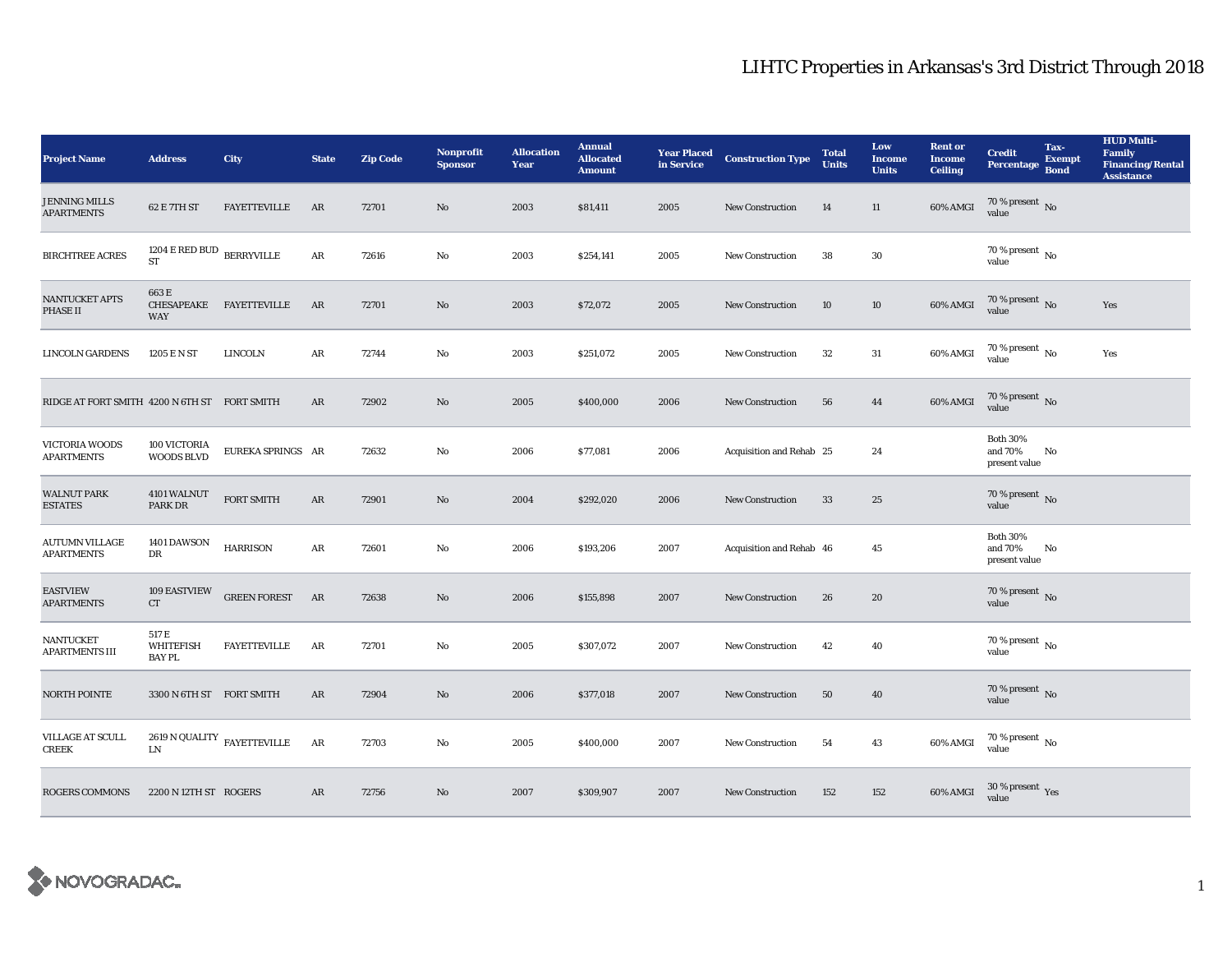| <b>Project Name</b>                                                              | <b>Address</b>                                     | City              | <b>State</b>  | <b>Zip Code</b> | <b>Nonprofit</b><br><b>Sponsor</b> | <b>Allocation</b><br>Year | <b>Annual</b><br><b>Allocated</b><br><b>Amount</b> | in Service | <b>Year Placed Construction Type</b> | <b>Total</b><br><b>Units</b> | Low<br><b>Income</b><br><b>Units</b> | <b>Rent or</b><br><b>Income</b><br><b>Ceiling</b> | <b>Credit</b><br><b>Percentage</b>          | Tax-<br><b>Exempt</b><br><b>Bond</b> | <b>HUD Multi-</b><br><b>Family</b><br><b>Financing/Rental</b><br><b>Assistance</b> |
|----------------------------------------------------------------------------------|----------------------------------------------------|-------------------|---------------|-----------------|------------------------------------|---------------------------|----------------------------------------------------|------------|--------------------------------------|------------------------------|--------------------------------------|---------------------------------------------------|---------------------------------------------|--------------------------------------|------------------------------------------------------------------------------------|
| <b>ROCK CREEK</b><br>APARTMENTS OF FORT 3020 N 50THST FORT SMITH<br><b>SMITH</b> |                                                    |                   | AR            | 72904           | No                                 | 2007                      | \$400,000                                          | 2008       | New Construction                     | 56                           | 45                                   |                                                   | 70 % present $\,$ No $\,$<br>value          |                                      |                                                                                    |
| <b>LEGACY VILLAGE</b><br><b>GREEN HOUSE</b><br><b>ASSISTED LIVING</b>            | 1305 NE LEGACY $_{\rm BENTONVILLE}$<br><b>PKWY</b> |                   | $\rm{AR}$     | 72712           | $\mathbf{N}\mathbf{o}$             | 2006                      | \$231,530                                          | 2009       | <b>New Construction</b>              | ${\bf 20}$                   | ${\bf 20}$                           | 60% AMGI                                          | $70$ % present $\,$ No value                |                                      |                                                                                    |
| <b>BROOKSTONE</b><br><b>HEIGHTS</b>                                              | 2300 KIBLER RD VAN BUREN                           |                   | ${\bf AR}$    | 72956           | No                                 | 2008                      | \$407,049                                          | 2010       | <b>New Construction</b>              | 42                           | 42                                   |                                                   | 70 % present $\,$ No $\,$<br>value          |                                      | Yes                                                                                |
| <b>MERRIWOOD</b><br><b>APARTMENTS</b>                                            | 1002 MORNING BULL SHOALS<br><b>GLORY DR</b>        |                   | $\rm{AR}$     | 72619           | No                                 | 2004                      | \$129,049                                          | 2010       | Acquisition and Rehab 27             |                              | 27                                   |                                                   | <b>Both 30%</b><br>and 70%<br>present value | No                                   |                                                                                    |
| NORTH POINTE II                                                                  | 3300 N 6TH ST FORT SMITH                           |                   | $\rm{AR}$     | 72904           | No                                 | 2009                      | \$600,000                                          | 2010       | New Construction                     | 65                           | 43                                   |                                                   | 70 % present $\hbox{~No}$<br>value          |                                      |                                                                                    |
| <b>GARDEN WALK OF</b><br><b>DECATUR FKA</b><br>SOUTHGATE                         | 1251 STADIUM<br>DR                                 | <b>DECATUR</b>    | AR            | 72722           | No                                 | 2009                      | \$5,000                                            | 2011       | Acquisition and Rehab 24             |                              | 24                                   |                                                   | <b>Both 30%</b><br>and 70%<br>present value | No                                   |                                                                                    |
| MAPLE ESPLANADE<br><b>ASSISTED LIVING</b>                                        | 1400 OLD<br><b>BERGMAN RD</b>                      | <b>HARRISON</b>   | AR            | 72601           | No                                 | 2009                      | \$1,000                                            | 2011       | <b>New Construction</b>              | 57                           | 40                                   |                                                   | 70 % present $\,$ No $\,$<br>value          |                                      |                                                                                    |
| <b>A SIX UNITS</b>                                                               | 618 N 18TH ST                                      | <b>FORT SMITH</b> | AR            | 72901           | Yes                                | 1987                      | \$0                                                | 1988       | Acquisition and Rehab 6              |                              | $\bf 6$                              |                                                   | 30 % present $\,$ No $\,$<br>value          |                                      |                                                                                    |
| <b>ASHLEY PARK APTS</b>                                                          | <b>1702 ELFEN</b><br><b>GLEN ST</b>                | <b>VAN BUREN</b>  | AR            | 72956           | No                                 | 1987                      | \$0                                                | 1988       | Not Indicated                        | 54                           | 54                                   |                                                   | $30\,\%$ present $\,$ No $\,$<br>value      |                                      |                                                                                    |
| HILLWOOD APTS                                                                    | 502 S EIGHTH<br>$\operatorname{ST}$                | <b>FLIPPIN</b>    | $\mathbf{AR}$ | 72634           | No                                 | 1988                      | $\$0$                                              | 1988       | <b>New Construction</b>              | $32\,$                       | $\mathbf 0$                          |                                                   | Not<br>Indicated                            | No                                   |                                                                                    |
| NORTH 18TH STREET 718 N 18TH ST                                                  |                                                    | <b>FORT SMITH</b> | AR            | 72901           | No                                 | 1988                      | \$0                                                | 1988       | New Construction                     | 6                            | $\bf{6}$                             |                                                   | Not<br>Indicated                            | No                                   |                                                                                    |
| STONEHILL APTS                                                                   | 508 W SIXTH ST YELLVILLE                           |                   | $\rm{AR}$     | 72687           | No                                 | 1988                      | \$0                                                | 1988       | Both New Construction 9<br>and $A/R$ |                              | $9\,$                                |                                                   | $30$ % present $\,$ No $\,$<br>value        |                                      |                                                                                    |
| <b>GARDEN WALK ON</b><br>ELFEN GLEN II/<br><b>ASHLEY PARK II</b>                 | 1608 ELFEN<br><b>GLEN</b>                          | <b>VAN BUREN</b>  | AR            | 72956           | No                                 | 2011                      | \$420,774                                          | 1988       | Acquisition and Rehab 54             |                              | 53                                   |                                                   | Not<br>Indicated                            |                                      |                                                                                    |

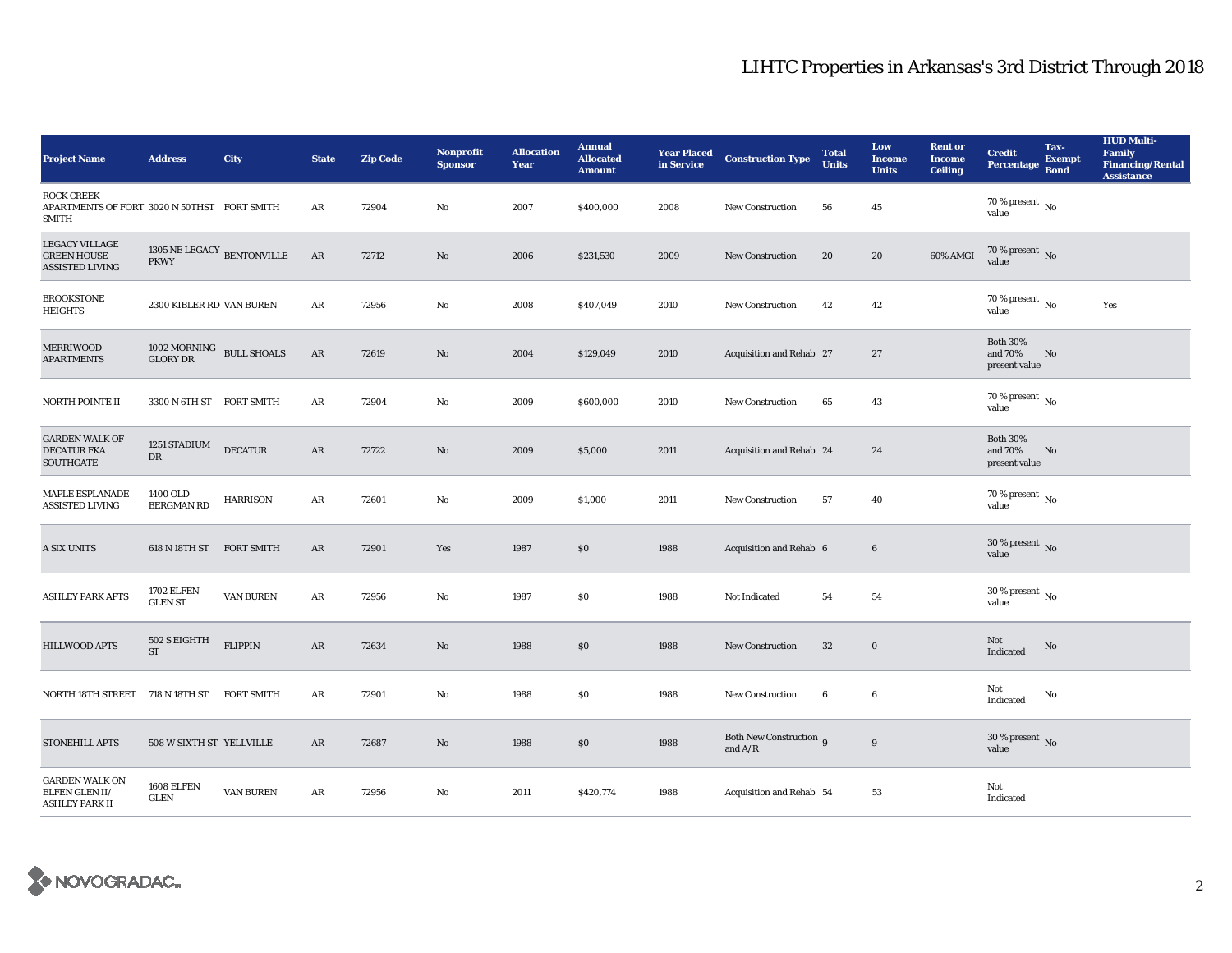| <b>Project Name</b>                           | <b>Address</b>                  | City                | <b>State</b> | <b>Zip Code</b> | <b>Nonprofit</b><br><b>Sponsor</b> | <b>Allocation</b><br>Year | <b>Annual</b><br><b>Allocated</b><br><b>Amount</b> |      | <b>Year Placed Construction Type</b><br>in Service | <b>Total</b><br><b>Units</b> | Low<br><b>Income</b><br><b>Units</b> | <b>Rent or</b><br><b>Income</b><br><b>Ceiling</b> | <b>Credit</b><br><b>Percentage</b> | Tax-<br><b>Exempt</b><br><b>Bond</b> | <b>HUD Multi-</b><br>Family<br><b>Financing/Rental</b><br><b>Assistance</b> |
|-----------------------------------------------|---------------------------------|---------------------|--------------|-----------------|------------------------------------|---------------------------|----------------------------------------------------|------|----------------------------------------------------|------------------------------|--------------------------------------|---------------------------------------------------|------------------------------------|--------------------------------------|-----------------------------------------------------------------------------|
| <b>SHAMROCK ACRES #6</b>                      | <b>6 SHAMROCK</b><br>DR         | <b>HARRISON</b>     | AR           | 72601           | $\mathbf{N}\mathbf{o}$             | 1990                      | \$0                                                | 1990 | Not Indicated                                      | $\boldsymbol{2}$             | $\bf{0}$                             |                                                   | Not<br>Indicated                   | $\rm No$                             |                                                                             |
| WOODBROOK APTS II 1616 E 16TH ST RUSSELLVILLE |                                 |                     | AR           | 72802           | $\mathbf{N}\mathbf{o}$             | 1990                      | \$0                                                | 1990 | Not Indicated                                      | $32\,$                       | $\bf{0}$                             |                                                   | Not<br>Indicated                   | No                                   |                                                                             |
| EDGEWOOD APTS -<br><b>ROGERS</b>              | 2325W<br><b>BEECHWOOD</b><br>DR | <b>ROGERS</b>       | AR           | 72756           | $\mathbf{N}\mathbf{o}$             | 1991                      | \$0                                                | 1991 | Not Indicated                                      | 108                          | 108                                  |                                                   | Not<br>Indicated                   | No                                   |                                                                             |
| DOUBLE TREE APTS II 601 W EASY ST ROGERS      |                                 |                     | AR           | 72756           | $\mathbf{N}\mathbf{o}$             | 1991                      | \$0                                                | 1992 | Not Indicated                                      | 120                          | $120\,$                              |                                                   | Not<br>Indicated                   | No                                   |                                                                             |
| <b>HERITAGE HEIGHTS</b><br><b>APARTMENTS</b>  | 717 S<br><b>SYCAMORE ST</b>     | <b>HARRISON</b>     | AR           | 72601           | No                                 | 1992                      | \$24,665                                           | 1992 | Acquisition and Rehab 50                           |                              | 50                                   | 60% AMGI                                          | $30\,\%$ present $\,$ No value     |                                      |                                                                             |
| PLEASANT POINT APTS 1670 S<br>PLEASANT ST     |                                 | SPRINGDALE          | ${\bf AR}$   | 72764           | $\rm No$                           | 1991                      | \$0                                                | 1992 | Not Indicated                                      | 80                           | 80                                   |                                                   | Not<br>Indicated                   | $\rm No$                             |                                                                             |
| <b>VALLEY LAKE APTS</b>                       | 4311 N VALLEY<br>LAKE DR        | <b>FAYETTEVILLE</b> | AR           | 72703           | $\mathbf{N}\mathbf{o}$             | 1991                      | \$0                                                | 1992 | Acquisition and Rehab 22                           |                              | $\bf{22}$                            |                                                   | Not<br>Indicated                   | No                                   |                                                                             |
| <b>WALNUT TREE APTS</b>                       | 1100 N<br>PLEASANT ST           | SPRINGDALE          | AR           | 72764           | $\mathbf{N}\mathbf{o}$             | 1991                      | \$0                                                | 1992 | Not Indicated                                      | 28                           | 28                                   |                                                   | Not<br>Indicated                   | No                                   |                                                                             |
| AUTUMN VILLLAGE II                            | 1503 DAWSON<br>DR               | <b>HARRISON</b>     | AR           | 72601           | $\mathbf{N}\mathbf{o}$             | 1992                      | \$0                                                | 1993 | Not Indicated                                      | 16                           | 16                                   |                                                   | Not<br>Indicated                   | No                                   |                                                                             |
| <b>GARDEN WALK</b>                            | <b>3 S 41ST CIR</b>             | <b>VAN BUREN</b>    | AR           | 72956           | No                                 | 1993                      | \$34,372                                           | 1993 | Acquisition and Rehab 29                           |                              | 29                                   | 60% AMGI                                          | $30\,\%$ present $\,$ No value     |                                      | Yes                                                                         |
| <b>MONARK VILLAGE</b>                         | 7114 TEXAS RD FORT SMITH        |                     | AR           | 72908           | No                                 | 1993                      | \$0                                                | 1993 | Not Indicated                                      | 10                           | $\bf{0}$                             |                                                   | Not<br>Indicated                   | No                                   |                                                                             |
| <b>GREENS AT LOST</b><br><b>SPRINGS APTS</b>  | 3101 N WOODS<br>LN              | <b>ROGERS</b>       | ${\bf AR}$   | 72756           | $\rm No$                           | 1992                      | \$0                                                | 1993 | New Construction                                   | 156                          | 156                                  |                                                   | Not<br><b>Indicated</b>            | No                                   |                                                                             |
| <b>CRAFTON PLACE APTS</b>                     | 2128 N TULL<br>AVE              | <b>FAYETTEVILLE</b> | AR           | 72704           | No                                 | 1992                      | \$0                                                | 1993 | Not Indicated                                      | 80                           | 84                                   |                                                   | Not<br>Indicated                   | No                                   |                                                                             |

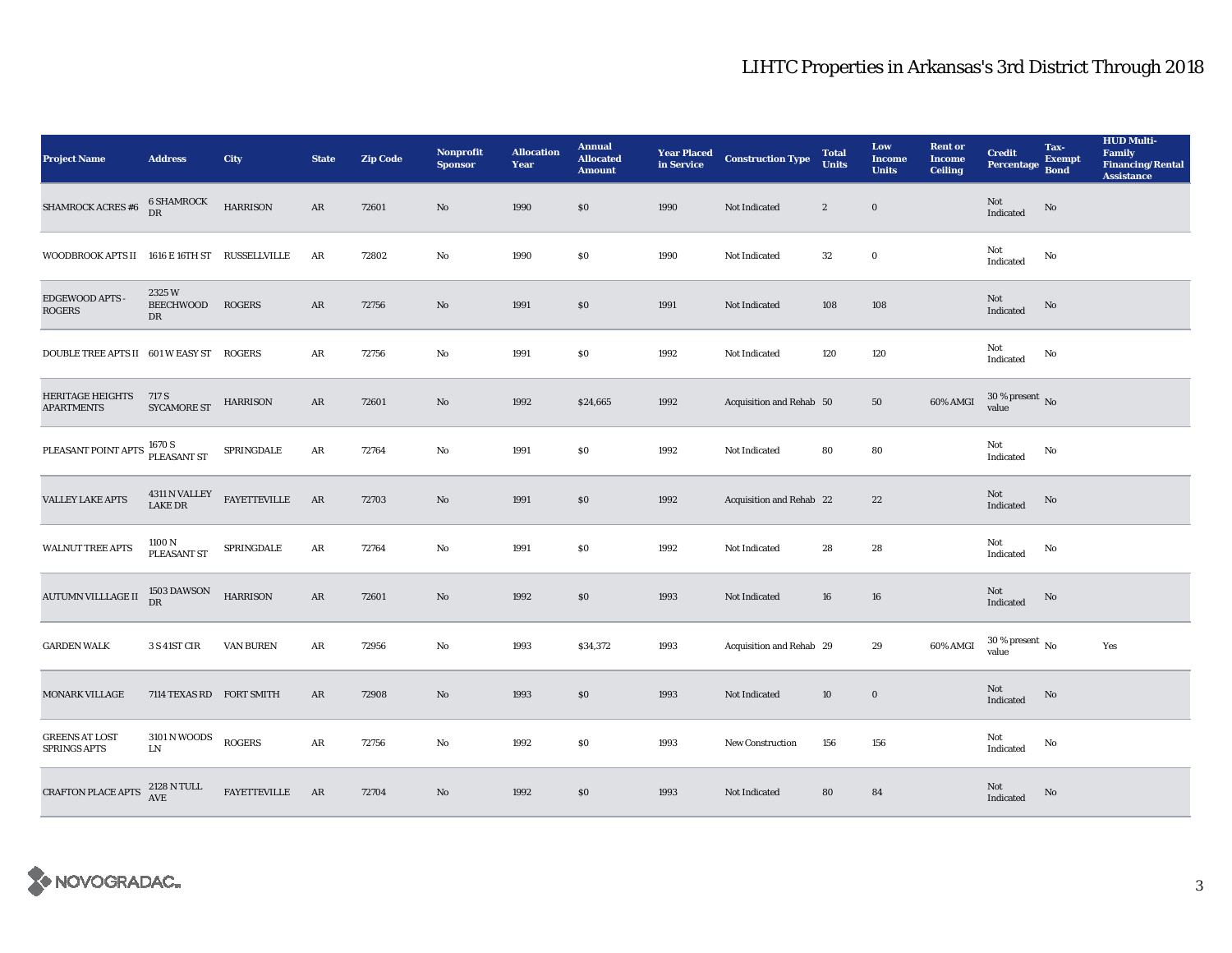| <b>Project Name</b>                                                                                                                                                     | <b>Address</b>                                                          | City                                              | <b>State</b> | <b>Zip Code</b> | <b>Nonprofit</b><br><b>Sponsor</b> | <b>Allocation</b><br>Year | <b>Annual</b><br><b>Allocated</b><br><b>Amount</b> |      | <b>Year Placed Construction Type</b><br>in Service | <b>Total</b><br><b>Units</b> | Low<br><b>Income</b><br><b>Units</b> | <b>Rent or</b><br><b>Income</b><br><b>Ceiling</b> | <b>Credit</b><br><b>Percentage</b>   | Tax-<br><b>Exempt</b><br><b>Bond</b> | <b>HUD Multi-</b><br>Family<br><b>Financing/Rental</b><br><b>Assistance</b> |
|-------------------------------------------------------------------------------------------------------------------------------------------------------------------------|-------------------------------------------------------------------------|---------------------------------------------------|--------------|-----------------|------------------------------------|---------------------------|----------------------------------------------------|------|----------------------------------------------------|------------------------------|--------------------------------------|---------------------------------------------------|--------------------------------------|--------------------------------------|-----------------------------------------------------------------------------|
| <b>GARDEN WALK ON</b><br><b>41ST STREET FKA</b><br><b>MEADOWVIEW</b>                                                                                                    | $3\rm\,SOUTH$ $41\rm{ST}$<br><b>CIRCLE</b>                              | <b>VAN BUREN</b>                                  | AR           | 72956           | $\mathbf{No}$                      | 1993                      | \$4,740                                            | 1993 | Not Indicated                                      | 30                           | 29                                   |                                                   | Not<br>Indicated                     |                                      |                                                                             |
| <b>GARDEN WALK FKA</b><br><b>INCLINE VILLAGE</b>                                                                                                                        | 2925 MADELINE VAN BUREN<br>DR                                           |                                                   | ${\bf AR}$   | 72956           | $\rm No$                           | 1994                      | \$1,720                                            | 1994 | Not Indicated                                      | ${\bf 38}$                   | ${\bf 38}$                           | 60% AMGI                                          | $30$ % present $\,$ No value         |                                      |                                                                             |
| <b>MONARK HOMES</b>                                                                                                                                                     | 1507 MITZI LN VAN BUREN                                                 |                                                   | AR           | 72956           | No                                 | Insufficient<br>Data      | $\$0$                                              | 1994 | Not Indicated                                      | 10                           | 10                                   |                                                   | Not<br>Indicated                     | No                                   |                                                                             |
| PIKE PLACE APTS                                                                                                                                                         | 700 N ALBERT<br>PIKE AVE                                                | <b>FORT SMITH</b>                                 | AR           | 72903           | $\rm No$                           | 1994                      | \$0                                                | 1994 | Acquisition and Rehab 144                          |                              | 144                                  |                                                   | Not<br>Indicated                     | No                                   |                                                                             |
| GARLAND SQUARE OF BENTONVILLE/PREST<br><b>ONWOOD</b>                                                                                                                    | 1301 E CENTRAL $_{\rm BENTONVILLE}$<br>$\mathbf{A}\mathbf{V}\mathbf{E}$ |                                                   | $\rm{AR}$    | 72712           | $\mathbf{N}\mathbf{o}$             | 1993                      | <b>SO</b>                                          | 1994 | Not Indicated                                      | 62                           | 62                                   |                                                   | Not<br>Indicated                     | No                                   |                                                                             |
| <b>SHADOW LAKE APTS</b>                                                                                                                                                 | 2601 W 12TH ST RUSSELLVILLE                                             |                                                   | AR           | 72801           | $\rm No$                           | 1993                      | \$0                                                | 1994 | Not Indicated                                      | 144                          | 144                                  |                                                   | Not<br>Indicated                     | No                                   |                                                                             |
| <b>FAIRWAYS AT LOST</b><br>SPRINGS                                                                                                                                      | 2900 N<br><b>DIXIELAND RD</b>                                           | <b>ROGERS</b>                                     | $\rm{AR}$    | 72756           | No                                 | 1993                      | $\$0$                                              | 1994 | Not Indicated                                      | 180                          | 180                                  |                                                   | Not<br>Indicated                     | No                                   |                                                                             |
| YORKSHIRE<br><b>TOWNHOMES</b>                                                                                                                                           | 4301<br>YORKSHIRE DR                                                    | <b>FORT SMITH</b>                                 | AR           | 72904           | No                                 | 1993                      | \$179,185                                          | 1994 | Not Indicated                                      | 50                           | 50                                   |                                                   | 70 % present $\overline{N}$<br>value |                                      |                                                                             |
| $\begin{tabular}{ll} \textsc{JOHNSON MEADOWS} & \textsc{2523 JOHNSON} & \textsc{SPRINGDALE} \\ \textsc{APTS} & \textsc{MEADOWS PL} & \textsc{SPRINGDALE} \end{tabular}$ |                                                                         |                                                   | AR           | 72762           | No                                 | 1993                      | <b>SO</b>                                          | 1994 | Not Indicated                                      | 144                          | 144                                  |                                                   | Not<br>Indicated                     | No                                   |                                                                             |
| <b>WEST-END PLACE</b><br><b>APTS</b>                                                                                                                                    | 1428 IONE PL SPRINGDALE                                                 |                                                   | AR           | 72764           | No                                 | 1994                      | \$0                                                | 1994 | Not Indicated                                      | 120                          | 120                                  |                                                   | Not<br>Indicated                     | No                                   |                                                                             |
| <b>LAKESIDE VILLAGE</b><br><b>APTS PHASE I</b>                                                                                                                          | <b>LAKE DR</b>                                                          | $273\ \rm{W}\, \rm{VILLAGE}$ $\rm{FAYETTEVILLE}$  | $\rm{AR}$    | 72703           | $\mathbf{N}\mathbf{o}$             | 1993                      | \$0                                                | 1994 | Not Indicated                                      | 132                          | 132                                  |                                                   | Not<br>Indicated                     | No                                   |                                                                             |
| <b>LAKESIDE VILLAGE</b><br><b>APTS PHASE II</b>                                                                                                                         | <b>LAKE DR</b>                                                          | $324\ \rm{W}\, \rm{VILLAGE}$ $\quad$ FAYETTEVILLE | AR           | 72703           | $\rm No$                           | 1994                      | \$0                                                | 1994 | Not Indicated                                      | 132                          | 132                                  |                                                   | Not<br>Indicated                     | No                                   |                                                                             |
| TURTLE CREEK APTS<br>PHASE II                                                                                                                                           | 526 N 22ND ST ROGERS                                                    |                                                   | AR           | 72756           | $\mathbf{N}\mathbf{o}$             | 1993                      | <b>SO</b>                                          | 1994 | Not Indicated                                      | 24                           | 24                                   |                                                   | Not<br>Indicated                     | No                                   |                                                                             |

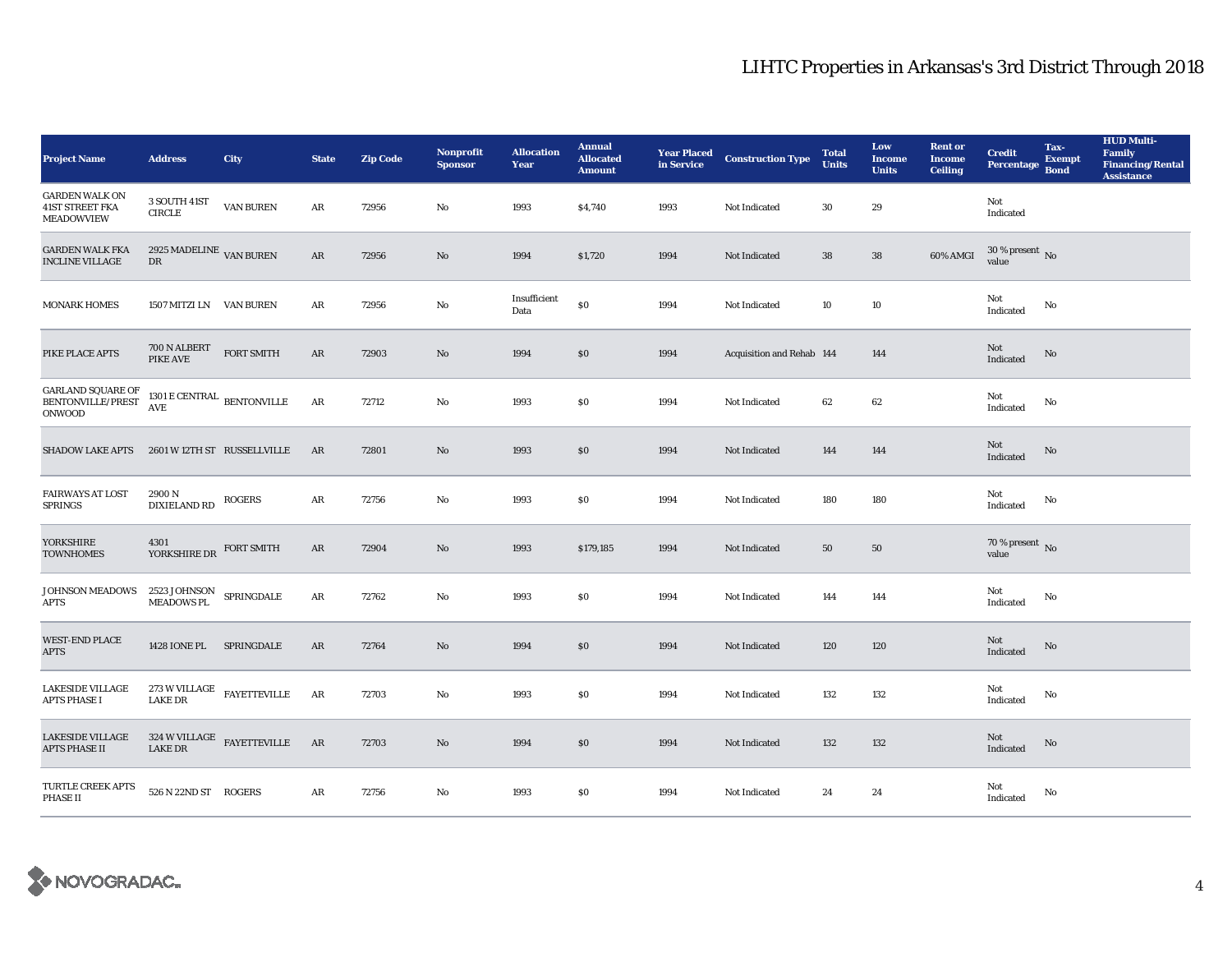| <b>Project Name</b>                                      | <b>Address</b>                      | City                       | <b>State</b> | <b>Zip Code</b> | <b>Nonprofit</b><br><b>Sponsor</b> | <b>Allocation</b><br>Year | <b>Annual</b><br><b>Allocated</b><br><b>Amount</b> |      | <b>Year Placed Construction Type</b><br>in Service | <b>Total</b><br><b>Units</b> | Low<br><b>Income</b><br><b>Units</b> | <b>Rent or</b><br><b>Income</b><br><b>Ceiling</b> | <b>Credit</b><br><b>Percentage</b>   | Tax-<br><b>Exempt</b><br><b>Bond</b> | <b>HUD Multi-</b><br>Family<br><b>Financing/Rental</b><br><b>Assistance</b> |
|----------------------------------------------------------|-------------------------------------|----------------------------|--------------|-----------------|------------------------------------|---------------------------|----------------------------------------------------|------|----------------------------------------------------|------------------------------|--------------------------------------|---------------------------------------------------|--------------------------------------|--------------------------------------|-----------------------------------------------------------------------------|
| MEADOWGLADE II<br>(DUPLEXES)                             |                                     | 401 SE 12TH ST BENTONVILLE | AR           | 72712           | No                                 | 1994                      | \$82,971                                           | 1994 | <b>New Construction</b>                            | 14                           | 14                                   |                                                   | Not<br>Indicated                     |                                      |                                                                             |
| AUTUMNWOOD POINT 908 W GREEN<br>APTS                     | <b>ACRES DR</b>                     | <b>ROGERS</b>              | AR           | 72758           | No                                 | 1995                      | \$138,402                                          | 1995 | <b>New Construction</b>                            | 48                           | 48                                   |                                                   | $70$ % present $\,$ No $\,$<br>value |                                      |                                                                             |
| <b>BARLEE PROPERTIES 808 P CIR</b>                       |                                     | <b>BARLING</b>             | AR           | 72923           | No                                 | 1995                      | $\$0$                                              | 1995 | <b>New Construction</b>                            | 27                           | 27                                   |                                                   | $30$ % present $\,$ No value         |                                      |                                                                             |
| STATION APTS PHASES<br>$\rm I~\&~II$                     | 762<br>LOCOMOTIVE SPRINGDALE<br>AVE |                            | ${\bf AR}$   | 72764           | No                                 | 1995                      | $\$0$                                              | 1995 | <b>New Construction</b>                            | 240                          | 240                                  |                                                   | 70 % present $\,$ No $\,$<br>value   |                                      |                                                                             |
| <b>INDIAN CREEK APTS</b>                                 | <b>2100 S NINTH</b><br><b>ST</b>    | <b>ROGERS</b>              | ${\bf AR}$   | 72758           | $\mathbf{N}\mathbf{o}$             | 1995                      | \$14,772                                           | 1995 | New Construction                                   | $6\phantom{.}$               | $\bf 6$                              |                                                   | 30 % present $\,$ No $\,$<br>value   |                                      |                                                                             |
| CROSSOVER TERRACE 4081 N<br><b>APTS PHASE I</b>          | JOHNELL DR                          | <b>FAYETTEVILLE</b>        | AR           | 72703           | No                                 | 1994                      | \$175,060                                          | 1995 | <b>New Construction</b>                            | 48                           | 84                                   |                                                   | 70 % present $\,$ No $\,$<br>value   |                                      |                                                                             |
| <b>CROSSOVER TERRACE 4048 N</b><br><b>APTS PHASE II</b>  | JOHNELL DR                          | <b>FAYETTEVILLE</b>        | AR           | 72703           | No                                 | 1994                      | \$116,496                                          | 1995 | <b>New Construction</b>                            | 36                           | 36                                   |                                                   | $70$ % present $\,$ No value         |                                      |                                                                             |
| MEADOWGLADE<br>(DUPLEXES)                                |                                     | 401 SE 12TH ST BENTONVILLE | AR           | 72712           | No                                 | 1994                      | \$82,971                                           | 1995 | New Construction                                   | 14                           | 14                                   |                                                   | 70 % present $\hbox{~No}$<br>value   |                                      | Yes                                                                         |
| <b>BERRYVILLE</b><br><b>AFFORDABLE</b><br><b>HOUSING</b> | <b>CHARLES ST</b>                   | <b>BERRYVILLE</b>          | AR           | 72616           | $\mathbf{N}\mathbf{o}$             | 1994                      | \$23,171                                           | 1996 | Not Indicated                                      | 12                           | $12\,$                               | 60% AMGI                                          | $30\,\%$ present $\,$ No value       |                                      | $\rm No$                                                                    |
| GARLAND SQUARE OF<br><b>FORT SMITH</b>                   | 7114 TEXAS RD FORT SMITH            |                            | ${\bf AR}$   | 72908           | No                                 | 1995                      | \$0                                                | 1996 | <b>New Construction</b>                            | 60                           | 52                                   |                                                   | $70$ % present $\,$ No value         |                                      |                                                                             |
| <b>GARDEN WALK ON</b><br>ELFEN GLEN I                    | <b>1608 ELFEN</b><br><b>GLEN ST</b> | VAN BUREN                  | $\rm{AR}$    | 72956           | $\mathbf{N}\mathbf{o}$             | 1996                      | \$132,941                                          | 1996 | New Construction                                   | 72                           | 80                                   | 60% AMGI                                          | $30\,\%$ present $\,$ No value       |                                      | Yes                                                                         |
| <b>STARFIRE APTS</b>                                     | 2008 N<br><b>SHANNON DR</b>         | <b>FAYETTEVILLE</b>        | AR           | 72703           | No                                 | 1995                      | \$191,985                                          | 1996 | New Construction                                   | 60                           | 60                                   |                                                   | $70$ % present $\,$ No $\,$<br>value |                                      |                                                                             |
| <b>GARDEN WALK ON</b><br>ELFEN GLEN (ASHLEY<br>PARK)     | 1608 ELFEN<br><b>GLEN</b>           | VAN BUREN                  | AR           | 72956           | No                                 | 1996                      | \$89,692                                           | 1996 | Not Indicated                                      | 80                           | 72                                   |                                                   | Not<br>Indicated                     |                                      |                                                                             |

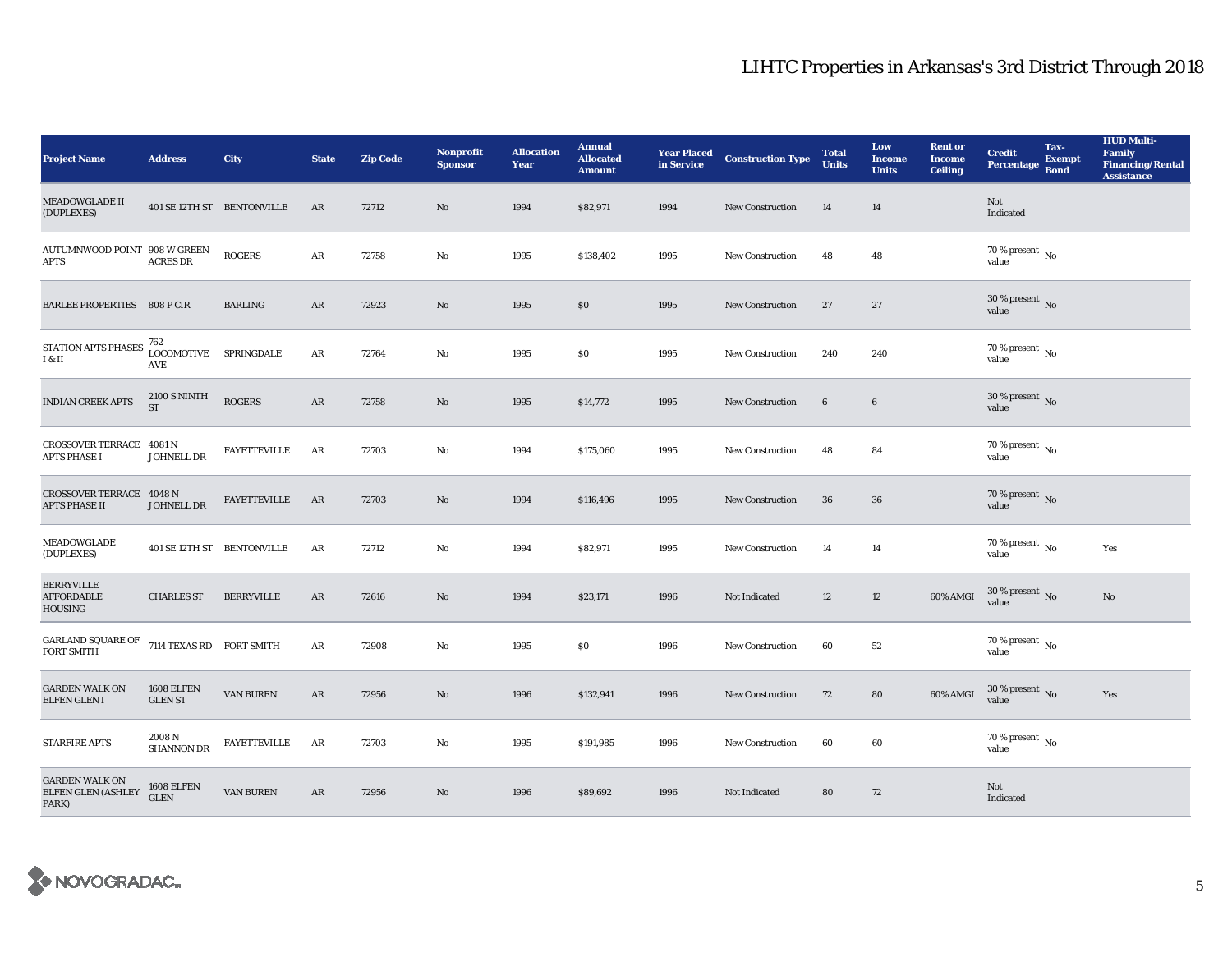| <b>Project Name</b>                                                                                                                    | <b>Address</b>                             | City                           | <b>State</b>  | <b>Zip Code</b> | <b>Nonprofit</b><br><b>Sponsor</b> | <b>Allocation</b><br>Year | <b>Annual</b><br><b>Allocated</b><br><b>Amount</b> | <b>Year Placed<br/>in Service</b> | <b>Construction Type</b> | <b>Total</b><br><b>Units</b> | Low<br><b>Income</b><br><b>Units</b> | <b>Rent or</b><br><b>Income</b><br><b>Ceiling</b> | <b>Credit</b><br><b>Percentage</b>          | Tax-<br><b>Exempt</b><br><b>Bond</b> | <b>HUD Multi-</b><br><b>Family</b><br><b>Financing/Rental</b><br><b>Assistance</b> |
|----------------------------------------------------------------------------------------------------------------------------------------|--------------------------------------------|--------------------------------|---------------|-----------------|------------------------------------|---------------------------|----------------------------------------------------|-----------------------------------|--------------------------|------------------------------|--------------------------------------|---------------------------------------------------|---------------------------------------------|--------------------------------------|------------------------------------------------------------------------------------|
| <b>BENTONVILLE II</b>                                                                                                                  | 501 SE 12TH ST BENTONVILLE                 |                                | AR            | 72712           | No                                 | 1996                      | \$118,927                                          | 1997                              | New Construction         | 20                           | 20                                   |                                                   | 70 % present $\hbox{~No}$<br>value          |                                      |                                                                                    |
| $\begin{array}{lll} \text{MAPLE CHURCH APTS} & \text{1901 MOUNTAIN} & \text{HARRISON} \\ \text{PHASE I} & \text{VALLY DR} \end{array}$ |                                            |                                | $\mathbf{AR}$ | 72601           | $\mathbf{No}$                      | 1996                      | \$108,392                                          | 1997                              | <b>New Construction</b>  | 28                           | 28                                   |                                                   | 70 % present $\overline{N_0}$<br>value      |                                      | Yes                                                                                |
| GARLAND SQUARE OF 1140 W CATO<br><b>FAYETTEVILLE</b>                                                                                   | <b>SPRINGS RD</b>                          | <b>FAYETTEVILLE</b>            | AR            | 72701           | No                                 | 1996                      | \$228,200                                          | 1997                              | Not Indicated            | 56                           | ${\bf 56}$                           | 60% AMGI                                          | $70$ % present $\,$ No value                |                                      | Yes                                                                                |
| <b>KENWOOD VILLAGE</b><br><b>APTS PHASE I</b>                                                                                          | 2425 E<br><b>KENWOOD ST</b>                | SILOAM SPRINGS AR              |               | 72761           | No                                 | 1996                      | \$41,700                                           | 1997                              | Acquisition and Rehab 20 |                              | 20                                   | 60% AMGI                                          | <b>Both 30%</b><br>and 70%<br>present value | No                                   | Yes                                                                                |
| <b>HERITAGE HEIGHTS</b><br>COTTAGES                                                                                                    |                                            | 1225 W TULSA SILOAM SPRINGS AR |               | 72761           | No                                 | 1996                      | \$102,576                                          | 1997                              | Acquisition and Rehab 85 |                              | 85                                   | 60% AMGI                                          | <b>Both 30%</b><br>and 70%<br>present value | No                                   |                                                                                    |
| <b>HERITAGE HEIGHTS</b><br>LODGE                                                                                                       | 1255 W TULSA<br>$\operatorname{ST}$        | SILOAM SPRINGS AR              |               | 72761           | $\mathbf{N}\mathbf{o}$             | 1996                      | \$59,673                                           | 1997                              | Acquisition and Rehab 40 |                              | 40                                   | 60% AMGI                                          | <b>Both 30%</b><br>and 70%<br>present value | No                                   |                                                                                    |
| <b>KENWOOD VILLAGE</b><br><b>APARTMENTS</b>                                                                                            | 2425 E<br><b>KENWOOD</b>                   | SILOAM SPRINGS AR              |               | 72716           | No                                 | 1996                      | \$41,424                                           | 1997                              | Acquisition and Rehab 20 |                              | 20                                   |                                                   | Not<br>Indicated                            |                                      |                                                                                    |
| MAPLE CHURCH<br><b>APARTMENTS</b>                                                                                                      | 1901 MOUNTAIN HARRISON<br><b>VALLEY DR</b> |                                | AR            | 72601           | No                                 | 1996                      | \$108,059                                          | 1997                              | <b>New Construction</b>  | 28                           | $\bf{0}$                             |                                                   | Not<br>Indicated                            |                                      |                                                                                    |
| <b>MOBERLY PLACE</b><br>APARTMENTS I AND II MANOR DR                                                                                   | 1702 SE<br><b>MOBERLY</b><br>UNIT          | <b>BENTONVILLE</b>             | AR            | 72712           | No                                 | 1997                      | \$303,919                                          | 1997                              | <b>New Construction</b>  | 120                          | 120                                  |                                                   | Not<br>Indicated                            |                                      |                                                                                    |
| <b>LINCOLN TERRACE</b><br><b>APARTMENTS</b>                                                                                            | 803 E<br>PRIDEMORE                         | <b>LINCOLN</b>                 | $\rm{AR}$     | 72744           | $\mathbf{No}$                      | 1998                      | \$38,966                                           | 1998                              | New Construction         | $\bf{22}$                    | $22\,$                               |                                                   | $30\,\%$ present $\,$ No value              |                                      |                                                                                    |
| MOBERLY PLACE APTS 1702 SE<br>PHASES I & II                                                                                            | MOBERLY MNR                                | <b>BENTONVILLE</b>             | AR            | 72712           | No                                 | 1997                      | \$212,758                                          | 1998                              | New Construction         | 120                          | 120                                  | 60% AMGI                                          | 70 % present $\,$ No $\,$<br>value          |                                      | Yes                                                                                |
| MARKHAM HILL APTS 2164 W STONE<br>PHASES I & II                                                                                        | ST                                         | <b>FAYETTEVILLE</b>            | AR            | 72701           | $\mathbf{No}$                      | 1997                      | \$303,069                                          | 1998                              | New Construction         | 112                          | 112                                  | 60% AMGI                                          | 70 % present $\,$ No $\,$<br>value          |                                      | Yes                                                                                |
| HERITAGE PARK FKA 402 BOHANNON BERRYVILLE<br><b>BERRYVILLE APTS</b>                                                                    | <b>ST</b>                                  |                                | $\rm{AR}$     | 72616           | No                                 | 1996                      | \$105,767                                          | 1998                              | <b>New Construction</b>  | 24                           | 24                                   | 60% AMGI                                          | 70 % present $\,$ No $\,$<br>value          |                                      |                                                                                    |

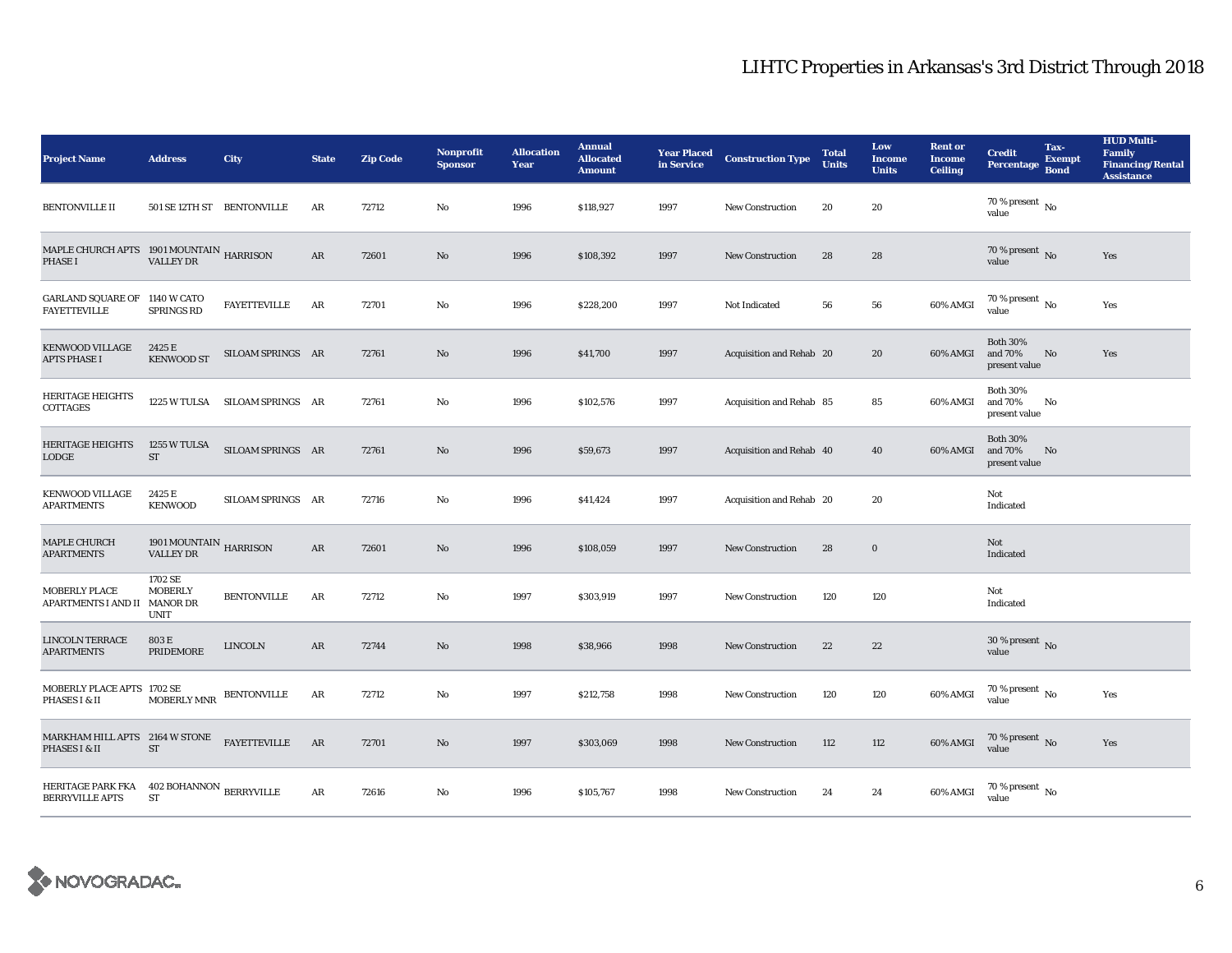| <b>Project Name</b>                                                      | <b>Address</b>                                | City                                          | <b>State</b> | <b>Zip Code</b> | <b>Nonprofit</b><br><b>Sponsor</b> | <b>Allocation</b><br>Year | <b>Annual</b><br><b>Allocated</b><br><b>Amount</b> | in Service | <b>Year Placed Construction Type</b> | <b>Total</b><br><b>Units</b> | Low<br><b>Income</b><br><b>Units</b> | <b>Rent or</b><br><b>Income</b><br><b>Ceiling</b> | <b>Credit</b><br><b>Percentage</b>          | Tax-<br><b>Exempt</b><br><b>Bond</b> | <b>HUD Multi-</b><br><b>Family</b><br><b>Financing/Rental</b><br><b>Assistance</b> |
|--------------------------------------------------------------------------|-----------------------------------------------|-----------------------------------------------|--------------|-----------------|------------------------------------|---------------------------|----------------------------------------------------|------------|--------------------------------------|------------------------------|--------------------------------------|---------------------------------------------------|---------------------------------------------|--------------------------------------|------------------------------------------------------------------------------------|
| <b>BARLEE II/VINSETT</b>                                                 | 800 S 38TH ST VAN BUREN                       |                                               | AR           | 72956           | $\mathbf{N}\mathbf{o}$             | 1997                      | \$109,114                                          | 1998       | <b>New Construction</b>              | 20                           | 20                                   |                                                   | 70 % present $\,$ No $\,$<br>value          |                                      |                                                                                    |
| <b>BENTONVILLE III</b>                                                   | 1108 SE D ST                                  | <b>BENTONVILLE</b>                            | $\rm{AR}$    | 72712           | $\mathbf{No}$                      | 1997                      | \$47,839                                           | 1998       | <b>New Construction</b>              | $11\,$                       | 11                                   |                                                   | $70$ % present $\,$ No $\,$<br>value        |                                      |                                                                                    |
| <b>WHISTLE STOP</b><br><b>APARTMENTS</b>                                 | 501<br>WHISTLESTOP GENTRY<br>${\rm LN}$       |                                               | AR           | 72734           | No                                 | 1997                      | \$116,073                                          | 1998       | <b>New Construction</b>              | 28                           | 28                                   |                                                   | $70$ % present $\,$ No value                |                                      |                                                                                    |
| <b>GARDEN WALK OF</b><br>${\tt GRAVETTE}$ FKA QUAIL<br><b>CREEK APTS</b> | $600$ SW IRVING $\quad$ GRAVETTE<br><b>ST</b> |                                               | ${\bf AR}$   | 73736           | No                                 | 1997                      | \$32,224                                           | 1998       | Acquisition and Rehab 25             |                              | $\bf 25$                             | 60% AMGI                                          | $30$ % present $\,$ No $\,$<br>value        |                                      |                                                                                    |
| <b>MARKHAM HILL APTS</b><br>PHASE I & II FKA<br><b>MEADOW BRO</b>        |                                               | 2310 W STONE FAYETTEVILLE                     | AR           | 72701           | No                                 | 1997                      | \$303,042                                          | 1998       | <b>New Construction</b>              | 112                          | $\mathbf 0$                          |                                                   | Not<br>Indicated                            |                                      |                                                                                    |
| <b>OSAGE TERRACE</b>                                                     | 3401 SE L ST                                  | <b>BENTONVILLE</b>                            | AR           | 72712           | No                                 | 1998                      | \$250,000                                          | 1999       | <b>New Construction</b>              | 40                           | 40                                   |                                                   | 70 % present $\,$ No $\,$<br>value          |                                      |                                                                                    |
| <b>BARLEE PROPERTIES 2608 KOLLER</b><br>II (KOLLER ADDITION) ST          |                                               | <b>FORT SMITH</b>                             | AR           | 72904           | No                                 | 1998                      | \$113,078                                          | 1999       | <b>New Construction</b>              | 23                           | $22\,$                               |                                                   | 70 % present $\,$ No $\,$<br>value          |                                      | Yes                                                                                |
| MAPLE CHURCH<br>SENIOR CITIZEN APTS PKWY DR                              | 1611 SENIOR                                   | <b>HARRISON</b>                               | AR           | 72601           | No                                 | 1998                      | \$158,109                                          | 2000       | <b>New Construction</b>              | $32\,$                       | ${\bf 32}$                           | 60% AMGI                                          | 70 % present $\,$ No $\,$<br>value          |                                      | Yes                                                                                |
| SPRINGDALE RIDGE I<br>FKA DEER RUN<br><b>APARTMENTS</b>                  | 750 S 40TH ST SPRINGDALE                      |                                               | AR           | 72762           | $\mathbf{N}\mathbf{o}$             | 1998                      | \$250,020                                          | 2000       | <b>New Construction</b>              | 108                          | 108                                  | 60% AMGI                                          | 70 % present $\hbox{~No}$<br>value          |                                      |                                                                                    |
| <b>CHAPEL RIDGE OF</b><br><b>FORT SMITH</b>                              | <b>7500 JENNY</b><br><b>LIND RD</b>           | <b>FORT SMITH</b>                             | AR           | 72908           | No                                 | 1999                      | \$250,000                                          | 2000       | <b>New Construction</b>              | 84                           | 66                                   | 60% AMGI                                          | 70 % present $\,$ No $\,$<br>value          |                                      | Yes                                                                                |
| NANTUCKET<br>APARTMENTS FKA<br><b>FAYETTEVILLE S. CIT</b>                |                                               | NANTUCKET DR $\overline{\text{FAYETTEVILLE}}$ | AR           | 72702           | $\mathbf{No}$                      | 1998                      | \$211,365                                          | 2000       | New Construction                     | 51                           | 51                                   |                                                   | 70 % present $\hbox{~No}$<br>value          |                                      |                                                                                    |
| <b>WALNUT PARK</b><br><b>ESTATES II</b>                                  | 4101 WALNUT<br><b>PARK DR</b>                 | FORT SMITH                                    | AR           | 72904           | No                                 | 2010                      | \$393,982                                          | 2012       | New Construction                     | 25                           | $\bf 25$                             | 60% AMGI                                          | $70$ % present $\,$ No $\,$<br>value        |                                      |                                                                                    |
| <b>GARDEN WALK OF</b><br><b>BARLING</b>                                  | 710 A ST                                      | <b>BARLING</b>                                | AR           | 72923           | No                                 | 2010                      | \$334,762                                          | 2012       | Acquisition and Rehab 41             |                              | 41                                   | 60% AMGI                                          | <b>Both 30%</b><br>and 70%<br>present value | No                                   |                                                                                    |

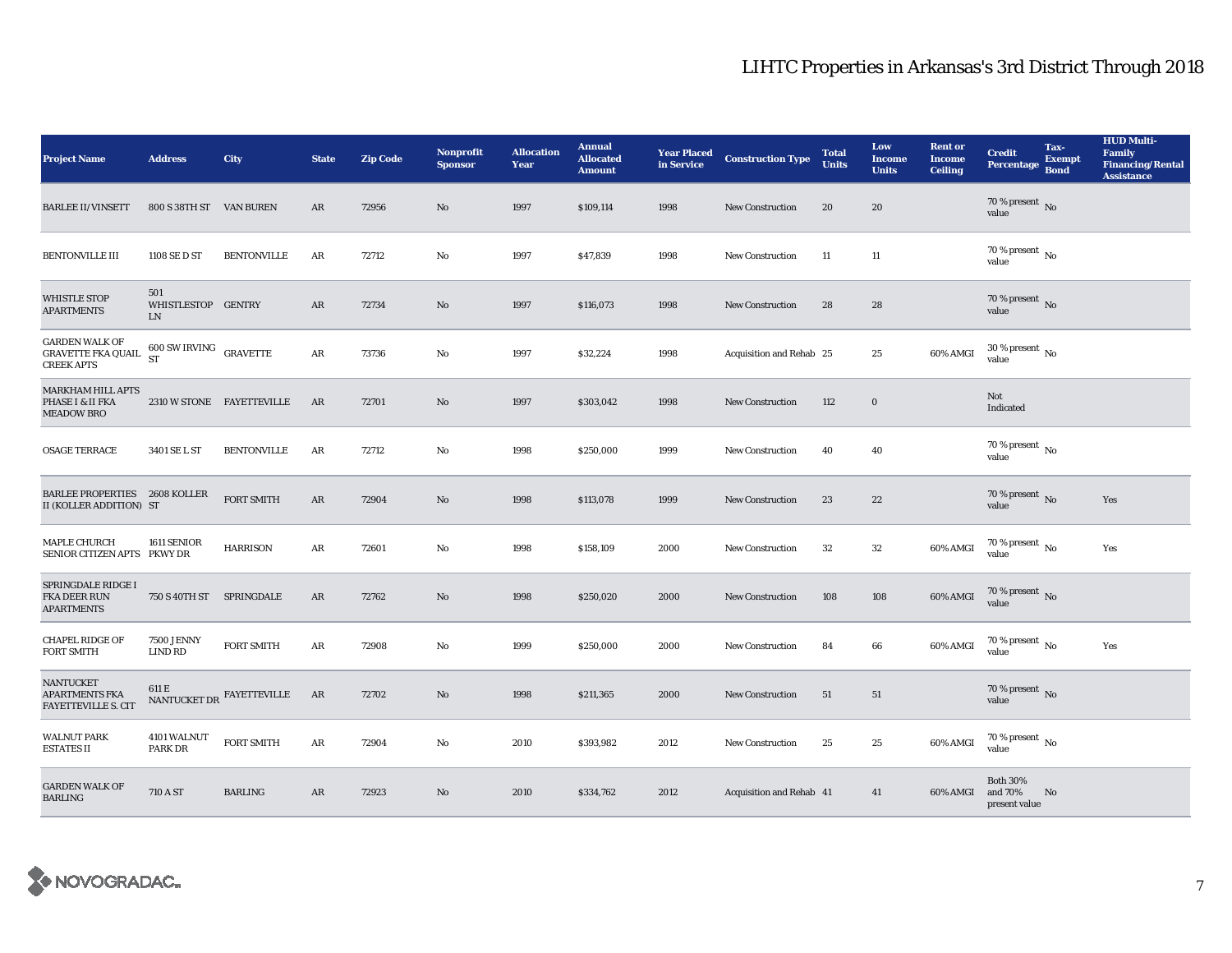| <b>Project Name</b>                                                      | <b>Address</b>                         | City                              | <b>State</b> | <b>Zip Code</b> | <b>Nonprofit</b><br><b>Sponsor</b> | <b>Allocation</b><br>Year | <b>Annual</b><br><b>Allocated</b><br><b>Amount</b> | <b>Year Placed</b><br>in Service | <b>Construction Type</b>              | <b>Total</b><br><b>Units</b> | Low<br><b>Income</b><br><b>Units</b> | <b>Rent or</b><br><b>Income</b><br><b>Ceiling</b> | <b>Credit</b><br><b>Percentage</b>          | Tax-<br><b>Exempt</b><br><b>Bond</b> | <b>HUD Multi-</b><br><b>Family</b><br><b>Financing/Rental</b><br><b>Assistance</b> |
|--------------------------------------------------------------------------|----------------------------------------|-----------------------------------|--------------|-----------------|------------------------------------|---------------------------|----------------------------------------------------|----------------------------------|---------------------------------------|------------------------------|--------------------------------------|---------------------------------------------------|---------------------------------------------|--------------------------------------|------------------------------------------------------------------------------------|
| STONEBROOK PARK<br><b>HOMES OF FORT</b><br><b>SMITH</b>                  | 3433 NORTH ST FORT SMITH               |                                   | AR           | 72901           | No                                 | 2009                      | \$1,027                                            | 2012                             | <b>New Construction</b>               | 37                           | ${\bf 36}$                           |                                                   | 70 % present $\,$ No $\,$<br>value          |                                      |                                                                                    |
| <b>GARDEN WALK OF</b><br><b>BENTONVILLE FKA</b><br><b>FAIRFIELD MANO</b> |                                        | 801 1/2 SE 10TH BENTONVILLE       | AR           | 72712           | $\mathbf{N}\mathbf{o}$             | 2011                      | \$182,652                                          | 2013                             | Acquisition and Rehab 24              |                              | 24                                   | 60% AMGI                                          | <b>Both 30%</b><br>and 70%<br>present value | No                                   |                                                                                    |
| <b>GARDEN WALK ON</b><br>ELFEN GLEN II                                   | 1608 ELFEN<br><b>GLEN ST</b>           | VAN BUREN                         | ${\bf AR}$   | 72956           | $\rm No$                           | 2011                      | \$420,801                                          | 2013                             | Both New Construction 54<br>and $A/R$ |                              | ${\bf 54}$                           | 60% AMGI                                          | <b>Both 30%</b><br>and 70%<br>present value | No                                   | Yes                                                                                |
| WESTERN GROVE<br><b>FAMILY APTS FKA</b><br><b>WESTERN GROVE V</b>        | ${\rm LN}$                             | 200 SHAMROCK WESTERN GROVE AR     |              | 72685           | $\mathbf{No}$                      | 2011                      | \$201,017                                          | 2013                             | Acquisition and Rehab 26              |                              | 25                                   | 60% AMGI                                          | <b>Both 30%</b><br>and 70%<br>present value | No                                   |                                                                                    |
| <b>CLAYTON HEIGHTS</b>                                                   | $5023$ WILLIAMS $\,$ FORT SMITH LN     |                                   | $\rm{AR}$    | 72904           | $\mathbf{N}\mathbf{o}$             | 2011                      | \$600,000                                          | 2013                             | New Construction                      | 57                           | $\bf 35$                             |                                                   | 70 % present $\hbox{~No}$<br>value          |                                      |                                                                                    |
| <b>INGLEWOOD MANOR</b><br><b>APARTMENTS</b>                              |                                        | 3112 W 2ND CT RUSSELLVILLE        | AR           | 72801           | $\mathbf{N}\mathbf{o}$             | 2012                      | \$292,210                                          | 2013                             | Acquisition and Rehab 37              |                              | 36                                   |                                                   | <b>Both 30%</b><br>and 70%<br>present value | No                                   |                                                                                    |
| NANTUCKET IV                                                             | <b>KELLEY CR</b>                       | 675 E FRANKIE FAYETTEVILLE        | AR           | 72701           | No                                 | 2011                      | \$600,000                                          | 2013                             | <b>New Construction</b>               | 47                           | 47                                   |                                                   | 70 % present $\,$ No $\,$<br>value          |                                      |                                                                                    |
| SAVANNAH PARK OF<br><b>FARMINGTON</b><br>(VILLAGE LANE)                  | 102 OLD DEPOT $$\sf FARMINGTON$$<br>RD |                                   | $\rm{AR}$    | 72730           | $\mathbf{N}\mathbf{o}$             | 2012                      | \$326,570                                          | 2013                             | Acquisition and Rehab 36              |                              | 36                                   |                                                   | <b>Both 30%</b><br>and 70%<br>present value | No                                   |                                                                                    |
| <b>WEST END VILLAGE</b>                                                  | N                                      | $206$ UKIAH AVE $\,$ RUSSELLVILLE | AR           | 72801           | $\rm No$                           | 2012                      | \$563,121                                          | 2013                             | <b>New Construction</b>               | 30                           | $\bf{30}$                            | 60% AMGI                                          | $70$ % present $_{\, \rm No}$<br>value      |                                      |                                                                                    |
| <b>STONEBROOK PARK</b><br>OF RUSSELLVILLE                                | S                                      | 1012 UTICA AVE $\,$ RUSSELLVILLE  | AR           | 72801           | $\mathbf{No}$                      | 2012                      | \$508,515                                          | 2014                             | New Construction                      | 41                           | $32\,$                               |                                                   | 70 % present $\,$ No $\,$<br>value          |                                      |                                                                                    |
| HILLSIDE<br><b>APARTMENTS</b>                                            | 401 N 8TH ST                           | FLIPPIN                           | AR           | 72634           | $\mathbf{No}$                      | 2013                      | \$501,052                                          | 2015                             | Acquisition and Rehab 48              |                              | 48                                   |                                                   | $30\,\%$ present $_{\, \rm No}$<br>value    |                                      |                                                                                    |
| MAJESTIC VIEW APTS MOUNTAIN                                              | 1628<br>VIEW DR                        | <b>HARRISON</b>                   | AR           | 72601           | Yes                                | 2013                      | \$6,666,667                                        | 2015                             | New Construction                      | 40                           | 40                                   | 60% AMGI                                          | $70\,\%$ present $\,$ No value              |                                      | $\mathbf{No}$                                                                      |
| MAJESTIC VIEW<br><b>APARTMENTS AT</b><br>MAPLE CHURCH                    | 1628<br><b>MOUNTAIN</b><br>VIEW DR     | <b>HARRISON</b>                   | AR           | 72601           | No                                 | 2013                      | \$600,000                                          | 2015                             | <b>New Construction</b>               | 40                           | 40                                   |                                                   | Not<br>Indicated                            |                                      |                                                                                    |

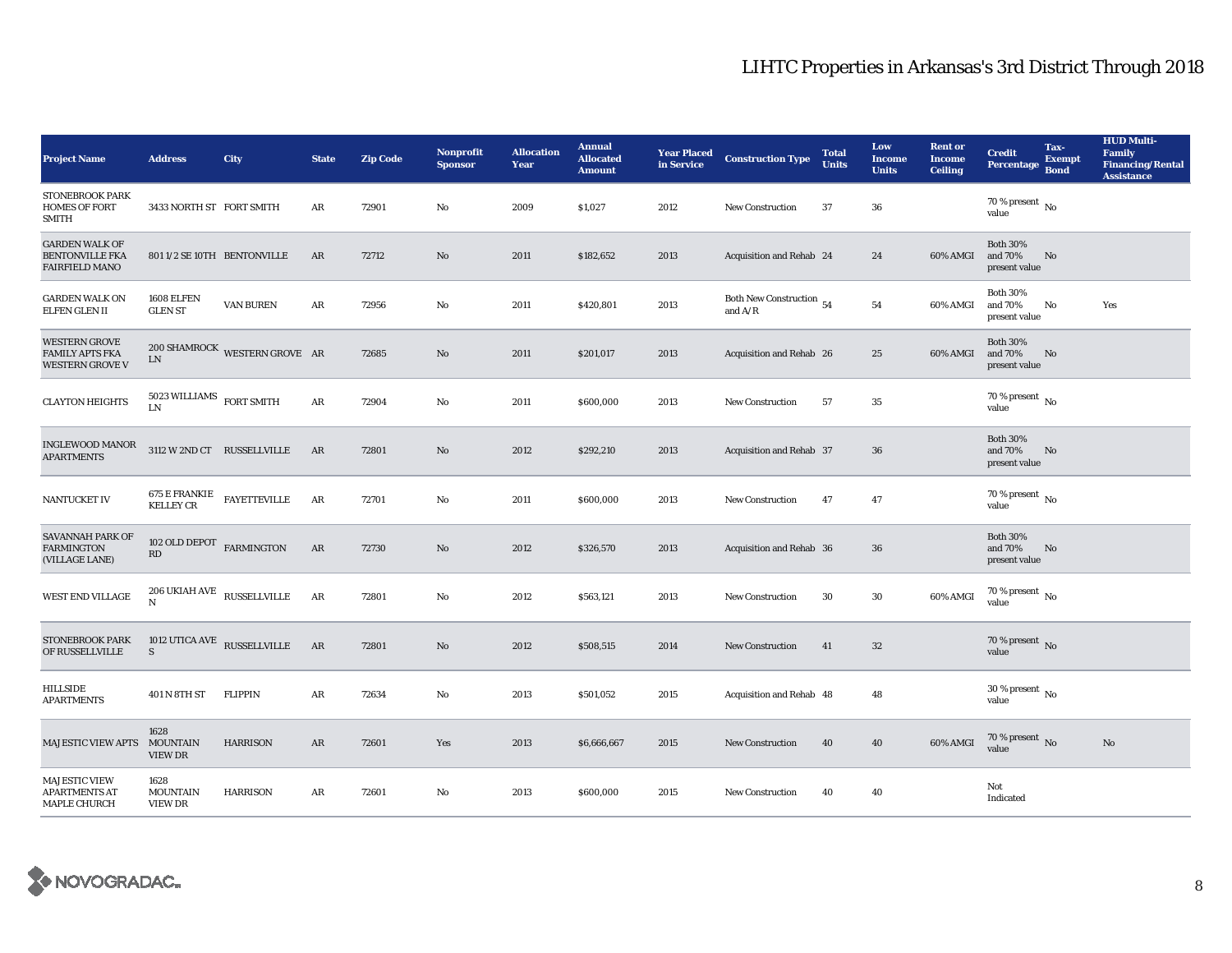| <b>Project Name</b>                                                                                  | <b>Address</b>                                       | City                | <b>State</b>  | <b>Zip Code</b> | <b>Nonprofit</b><br><b>Sponsor</b> | <b>Allocation</b><br>Year | <b>Annual</b><br><b>Allocated</b><br><b>Amount</b> |      | <b>Year Placed Construction Type</b><br>in Service | <b>Total</b><br><b>Units</b> | Low<br><b>Income</b><br><b>Units</b> | <b>Rent or</b><br><b>Income</b><br><b>Ceiling</b> | <b>Credit</b><br>Percentage                 | Tax-<br><b>Exempt</b><br><b>Bond</b> | <b>HUD Multi-</b><br>Family<br><b>Financing/Rental</b><br><b>Assistance</b> |
|------------------------------------------------------------------------------------------------------|------------------------------------------------------|---------------------|---------------|-----------------|------------------------------------|---------------------------|----------------------------------------------------|------|----------------------------------------------------|------------------------------|--------------------------------------|---------------------------------------------------|---------------------------------------------|--------------------------------------|-----------------------------------------------------------------------------|
| <b>MEADOW PARK</b><br><b>APARTMENTS</b>                                                              | 840 N 16TH ST ROGERS                                 |                     | AR            | 72756           | $\mathbf{N}\mathbf{o}$             | 2015                      | \$600,000                                          | 2016 | Acquisition and Rehab 70                           |                              | 70                                   |                                                   | <b>Both 30%</b><br>and 70%<br>present value | No                                   |                                                                             |
| STONEBROOK PARK<br>OF VAN BUREN                                                                      | 105 N 38TH<br><b>STREET</b>                          | VAN BUREN           | AR            | 72956           | Yes                                | 2015                      | \$589,452                                          | 2016 | New Construction                                   | 41                           | 40                                   |                                                   | 70 % present $\,$ No $\,$<br>value          |                                      | No                                                                          |
| <b>CARROLL HOUSE</b><br><b>APARTMENTS</b>                                                            | 403 SMALLEY<br>$\operatorname{ST}$                   | <b>BERRYVILLE</b>   | AR            | 72616           | No                                 | 2016                      | \$0                                                | 2018 | Not Indicated                                      | 64                           | 64                                   |                                                   | Not<br>Indicated                            |                                      |                                                                             |
| OMAHA APARTMENTS 11417 HWY 14 W OMAHA                                                                |                                                      |                     | AR            | 72662           | No                                 | 2000                      | \$69,430                                           | 2001 | New Construction                                   | $12\phantom{.0}$             | $12\,$                               |                                                   | 70 % present $\,$ No $\,$<br>value          |                                      |                                                                             |
| PARKWOOD SENIOR<br><b>APARTMENTS</b>                                                                 | $200$ PARKWOOD $\,$ BENTONVILLE LN                   |                     | $\mathbf{AR}$ | 72712           | $\mathbf{N}\mathbf{o}$             | 2000                      | \$80,946                                           | 2001 | New Construction                                   | 13                           | 13                                   |                                                   | 70 % present $\,$ No $\,$<br>value          |                                      |                                                                             |
| ${\tt SPRINGDALE\,RIDGE\,II} \quad 770\,S\,40TH\,ST \quad \  {\tt SPRINGDALE}$<br><b>FKA FOX RUN</b> |                                                      |                     | AR            | 72762           | No                                 | 1999                      | \$251,210                                          | 2001 | <b>New Construction</b>                            | 84                           | 84                                   | 60% AMGI                                          | Not<br>Indicated                            | Yes                                  |                                                                             |
| MAPLE CHURCH<br><b>APARTMENTS PHASE</b><br>$\rm II$                                                  | 1627 MOUNTAIN $_{\mbox{HARRISON}}$<br><b>VIEW DR</b> |                     | AR            | 72601           | $\mathbf{N}\mathbf{o}$             | 1999                      | \$36,429                                           | 2001 | <b>New Construction</b>                            | 22                           | 23                                   | 60% AMGI                                          | $30$ % present $\,$ No $\,$<br>value        |                                      |                                                                             |
| <b>KEN DEL</b><br><b>APARTMENTS</b>                                                                  | 202 SE 4TH ST ATKINS                                 |                     | AR            | 72823           | No                                 | 2001                      | \$36,221                                           | 2002 | Acquisition and Rehab 25                           |                              | 24                                   |                                                   | $30\,\%$ present $\,$ No $\,$<br>value      |                                      |                                                                             |
| KENWOOD VILLAGE II 2503 E<br><b>APARTMENTS</b>                                                       | <b>KENWOOD</b>                                       | SILOAM SPRINGS AR   |               | 72761           | $\mathbf{N}\mathbf{o}$             | 2000                      | \$51,751                                           | 2002 | <b>New Construction</b>                            | 25                           | 24                                   | 60% AMGI                                          | $30\,\%$ present $\,$ No $\,$<br>value      |                                      |                                                                             |
| <b>OSAGE TERRACE II</b><br><b>FKA GARDENS AT</b><br><b>OSAGE TERRACE</b>                             | 3317 SE L ST                                         | <b>BENTONVILLE</b>  | AR            | 72712           | No                                 | 2001                      | \$241,500                                          | 2002 | <b>New Construction</b>                            | 45                           | 45                                   |                                                   | 70 % present $\,$ No $\,$<br>value          |                                      |                                                                             |
| MILL CREEK FKA<br>SPRINGDALE SR CIT<br><b>APTS</b>                                                   | 126 RHODES<br>$\operatorname{AVE}$                   | SPRINGDALE          | $\mathbf{AR}$ | 72764           | $\mathbf{N}\mathbf{o}$             | 2000                      | \$257,164                                          | 2002 | New Construction                                   | 63                           | ${\bf 51}$                           | 50% AMGI                                          | $70\,\%$ present $\,$ No value              |                                      |                                                                             |
| <b>WEDINGTON PLACE</b><br>SENIOR APARTMENTS TELLURIDE DR                                             | 3130                                                 | FAYETTEVILLE        | AR            | 72704           | $\mathbf{No}$                      | 2001                      | \$241,564                                          | 2002 | New Construction                                   | 72                           | 57                                   |                                                   | 70 % present $\,$ No $\,$<br>value          |                                      |                                                                             |
| <b>FOREST COURT</b><br><b>APARTMENTS</b>                                                             | 208 N<br><b>SPRINGFIELD</b>                          | <b>GREEN FOREST</b> | AR            | 72638           | No                                 | 1999                      | \$46,544                                           | 2002 | Acquisition and Rehab 21                           |                              | 20                                   | 60% AMGI                                          | $30\,\%$ present $\,$ No $\,$<br>value      |                                      |                                                                             |

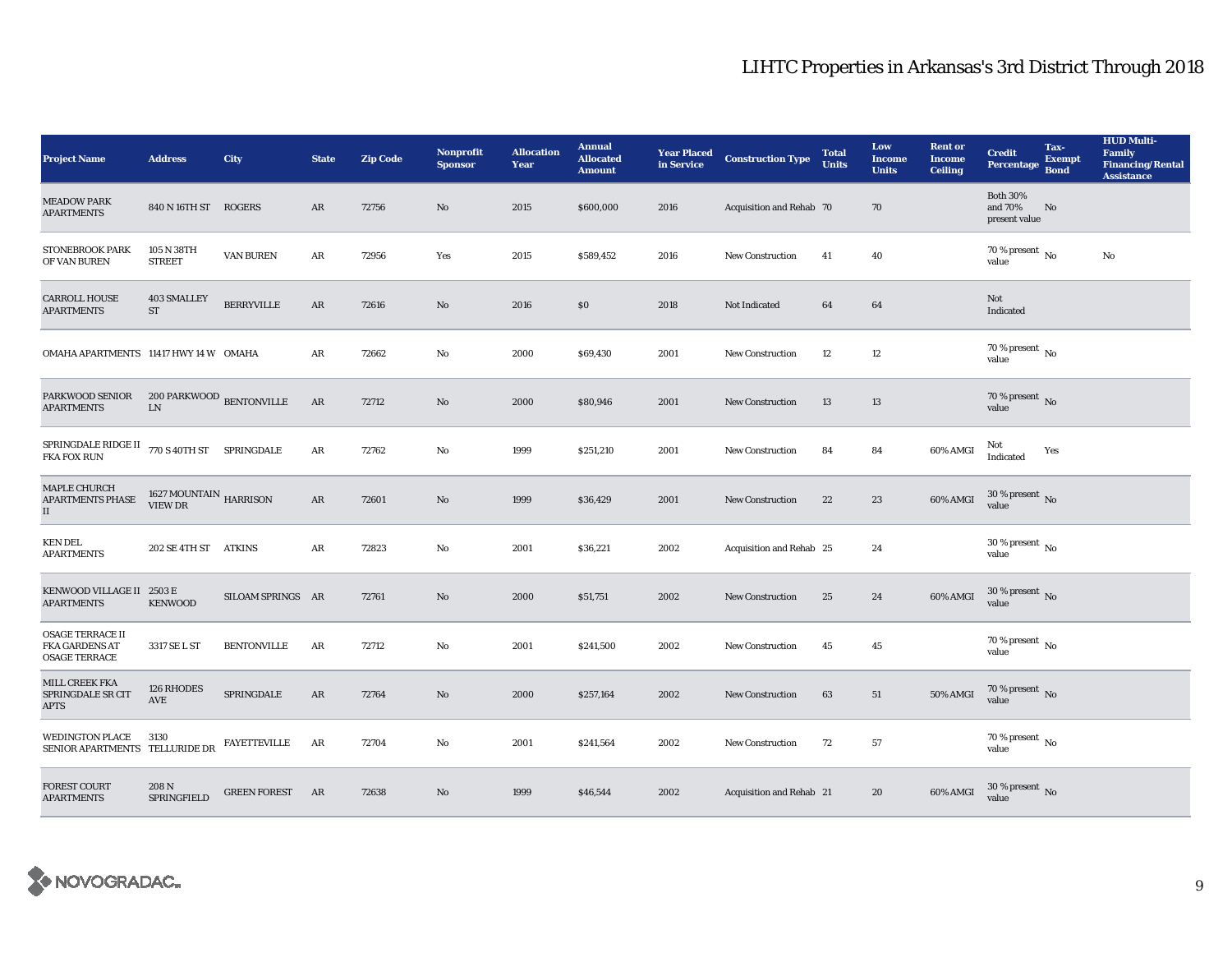| <b>Project Name</b>                                                                 | <b>Address</b>                                  | City                       | <b>State</b> | <b>Zip Code</b> | <b>Nonprofit</b><br><b>Sponsor</b> | <b>Allocation</b><br>Year | <b>Annual</b><br><b>Allocated</b><br><b>Amount</b> | <b>Year Placed</b><br>in Service | <b>Construction Type</b>  | <b>Total</b><br><b>Units</b> | Low<br><b>Income</b><br><b>Units</b> | <b>Rent or</b><br><b>Income</b><br><b>Ceiling</b> | <b>Credit</b><br><b>Percentage</b>              | Tax-<br><b>Exempt</b><br><b>Bond</b> | <b>HUD Multi-</b><br><b>Family</b><br><b>Financing/Rental</b><br><b>Assistance</b> |
|-------------------------------------------------------------------------------------|-------------------------------------------------|----------------------------|--------------|-----------------|------------------------------------|---------------------------|----------------------------------------------------|----------------------------------|---------------------------|------------------------------|--------------------------------------|---------------------------------------------------|-------------------------------------------------|--------------------------------------|------------------------------------------------------------------------------------|
| <b>BIG OAKS APTS</b>                                                                | 200 RICHARD<br><b>AVE</b>                       | <b>HARRISON</b>            | AR           | 72601           | No                                 | 1999                      | \$30,634                                           | 2002                             | Acquisition and Rehab 10  |                              | 10                                   |                                                   | <b>Both 30%</b><br>and 70%<br>present value     | No                                   | No                                                                                 |
| <b>TOUCHSTONE</b><br>VILLAGE APARTMENTS 501 SW 20TH ST BENTONVILLE                  |                                                 |                            | AR           | 72712           | No                                 | Insufficient<br>Data      | \$415,835                                          | 2002                             | <b>New Construction</b>   | 190                          | 189                                  |                                                   | Not<br>Indicated                                |                                      |                                                                                    |
| <b>BRIARWOOD</b><br><b>APARTMENTS</b>                                               | 3400 DUKE AVE FORT SMITH                        |                            | $\rm{AR}$    | 72903           | $\rm No$                           | 2003                      | \$172,531                                          | 2003                             | Acquisition and Rehab 128 |                              | 128                                  | 60% AMGI                                          | $30\,\%$ present $\,$ Yes value                 |                                      |                                                                                    |
| COTTONWOOD<br><b>HEIGHTS</b><br><b>APARTMENTS</b>                                   | 825<br>COTTONWOOD HARRISON<br><b>RD STE 600</b> |                            | $\rm{AR}$    | 72601           | $\mathbf{N}\mathbf{o}$             | 2003                      | \$107,582                                          | 2003                             | Acquisition and Rehab 64  |                              | 64                                   | 60% AMGI                                          | <b>Both 30%</b><br>and 70%<br>present value     | No                                   |                                                                                    |
| <b>LOWELL SENIOR</b><br>CITIZEN APARTMENTS ROBINSON AVE                             | 303W                                            | <b>LOWELL</b>              | $\rm{AR}$    | 72745           | No                                 | 2003                      | \$63,180                                           | 2003                             | New Construction          | 25                           | 24                                   | 60% AMGI                                          | $30$ % present $\,$ No $\,$<br>value            |                                      |                                                                                    |
| <b>ROBINSON</b><br><b>APARTMENTS</b>                                                | 301-3011 W<br>ROBINSON AVE                      | ${\rm LOWELL}$             | AR           | 72745           | $\mathbf{N}\mathbf{o}$             | 2001                      | \$202,623                                          | 2003                             | <b>New Construction</b>   | 40                           | 40                                   | 60% AMGI                                          | $70$ % present $\,$ No value                    |                                      |                                                                                    |
| <b>BENTONVILLE</b><br><b>COMMONS</b>                                                | 1000 SE<br><b>FALCON LN</b>                     | <b>BENTONVILLE</b>         | $\rm{AR}$    | 72712           | No                                 | 2004                      | \$513,260                                          | 2003                             | New Construction          | 240                          | 240                                  | 60% AMGI                                          | $30\,\%$ present $\rm\thinspace_{Yes}$<br>value |                                      | Yes                                                                                |
| TOUCHSTONE APTS                                                                     | 501 SW 20TH ST BENTONVILLE                      |                            | AR           | 72712           | No                                 | 2003                      | \$315,531                                          | 2003                             | New Construction          | 190                          | 189                                  | 60% AMGI                                          | $30\,\%$ present $\,$ $\rm Yes$<br>value        |                                      | Yes                                                                                |
| <b>BIG CEDAR</b><br><b>APARTMENTS</b>                                               | 315 N<br><b>INDUSTRIAL</b><br>PARK RD           | HARRISON                   | AR           | 72601           | $\mathbf{N}\mathbf{o}$             | 2003                      | \$100,517                                          | 2004                             | Acquisition and Rehab 44  |                              | 43                                   | 60% AMGI                                          | <b>Both 30%</b><br>and 70%<br>present value     | No                                   |                                                                                    |
| <b>CHAPEL RIDGE OF</b><br>BETHEL HEIGHTS FKA 5325 N OAK ST SPRINGDALE<br>CR OF SPRI |                                                 |                            | $\rm{AR}$    | 72764           | $\mathbf{N}\mathbf{o}$             | 2004                      | \$271,339                                          | 2004                             | New Construction          | 184                          | 140                                  | 60% AMGI                                          | 30 % present $\sqrt{\gamma_{\rm PS}}$<br>value  |                                      |                                                                                    |
| <b>WEST VIEW</b><br><b>APARTMENTS</b>                                               | 101 WEST VIEW BERRYVILLE<br>DR                  |                            | ${\bf AR}$   | 72616           | No                                 | 2003                      | \$64,977                                           | 2004                             | <b>New Construction</b>   | $12\,$                       | $12\,$                               |                                                   | $30$ % present $\,$ No $\,$<br>value            |                                      |                                                                                    |
| <b>ALMA GARDENS</b><br><b>APARTMENTS</b>                                            | 210 MARLIN DR ALMA                              |                            | AR           | 72921           | No                                 | 2003                      | \$294,338                                          | 2004                             | <b>New Construction</b>   | 56                           | 56                                   | 60% AMGI                                          | $70\,\%$ present $\,$ No value                  |                                      |                                                                                    |
| <b>GRANDVIEW</b><br><b>APARTMENTS</b><br><b>FAYETTEVILLE</b>                        |                                                 | 401 W 24TH ST FAYETTEVILLE | AR           | 72701           | No                                 | 2004                      | \$179,879                                          | 2004                             | Acquisition and Rehab 128 |                              | 128                                  | 60% AMGI                                          | $30$ % present $\,$ $\rm Yes$<br>value          |                                      |                                                                                    |